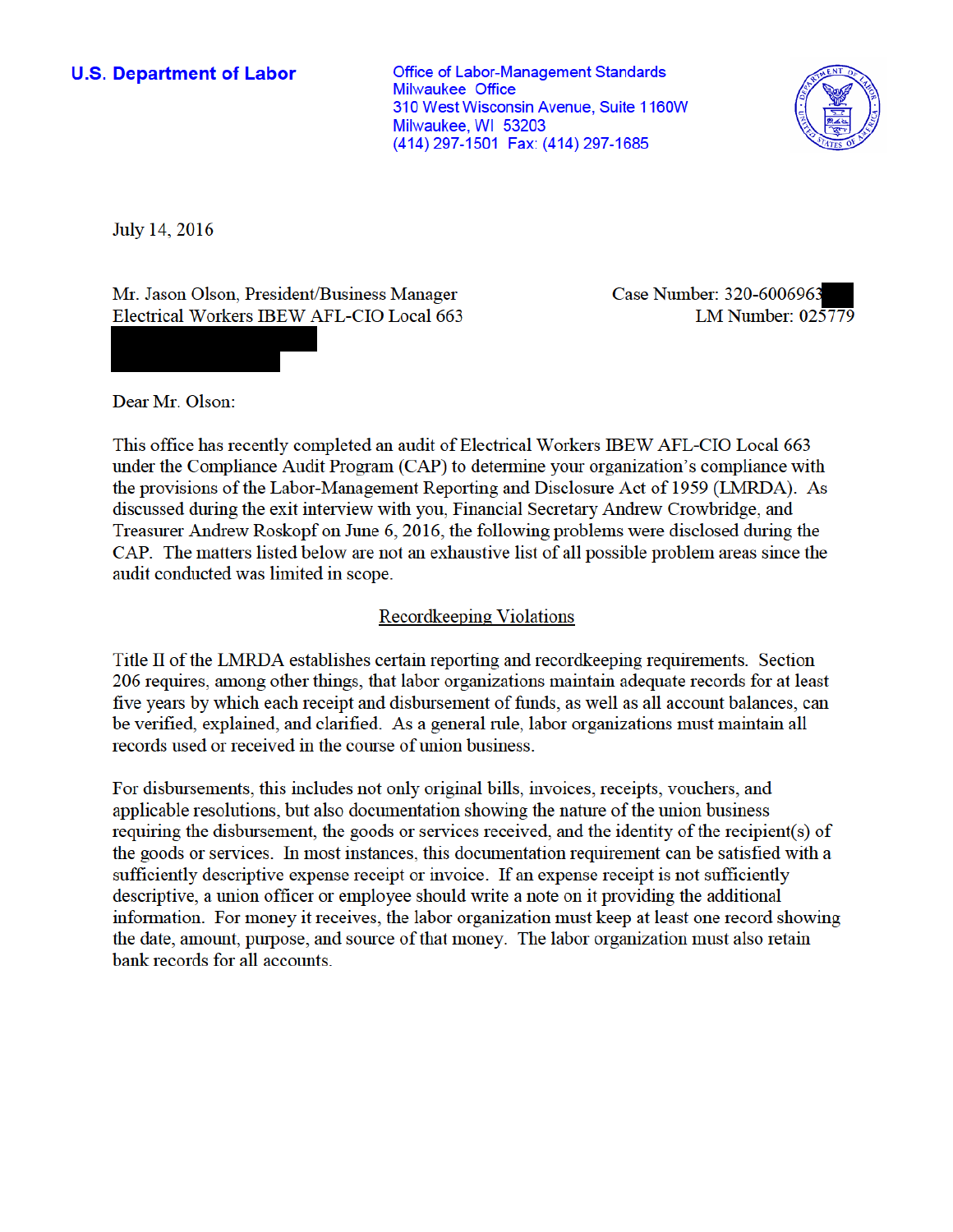The audit of Local 663's 2014 and 2015 records revealed the following record keeping violations:

 $\mathbf{1}$ . Disbursements to Vendors and General Reimbursed Expenses

Local 663 did not retain adequate documentation for disbursements to vendors and payments to Mr. Crowbridge and former President/Business Manager totaling at least \$572 in 2014 and \$715 in 2015. For example, adequate supporting documentation was not retained for a \$120 reimbursement to Mr. Crowbridge on December 17, 2014 for a charge he incurred at Fox Run Lanes Bowling Alley in Waukesha, WI on December 15, 2014 for Local 663's annual Christmas Party. Mr. Crowbridge failed to retain an itemized receipt for this expense and the credit card charge receipt that was retained by Mr. Crowbridge was not adequate in that it did not indicate what was purchased. As another example, adequate supporting documentation was not retained for a \$150 check issued to Peter J. Eggers, CPA, on July 28, 2014 for accountant fees. In support of this payment, Local 663 only retained the check stub, which is not sufficient.

As noted above, labor organizations must retain original receipts, bills, and vouchers for all disbursements. The president and treasurer (or corresponding principal officers) of your union, who are required to sign your union's LM report, are responsible for properly maintaining union records.

 $2.$ **Reimbursed Auto Expenses** 

> and Member , who received reimbursement for the business use of their personal vehicles, did not retain adequate documentation to support payments to them totaling at least \$560 in 2014 and \$351 in 2015. mileage reimbursements were claimed on expense vouchers that normally identified total mileage expenses, total miles driven, and the union business conducted; however, the expense vouchers were not sufficient because they failed to identify one or more of the following items: the dates of travel, the locations traveled to and from, and the number of miles driven single reimbursement was claimed on an expense voucher that each day. identified the total mileage expense, the total miles driven, the date of travel, and the union business conducted; however, the expense voucher was not sufficient because it failed to identify the locations traveled to and from. The union must maintain records which identify the dates of travel, locations traveled to and from, and number of miles driven. The record must also show the business purpose of each use of a personal vehicle for business travel by an officer or employee who was reimbursed for mileage expenses.

Lost Wages  $3<sub>1</sub>$ 

> Local 663 did not retain adequate documentation for lost wage reimbursement payments to former Vice President/Shop Chairman totaling at least \$984 during 2014 and \$1,675 during 2015. The audit found that did not always identify on the lost wage vouchers the date lost wages were incurred and the number of hours lost on each date. In addition, the audit revealed that Local 663 failed to retain a voucher for at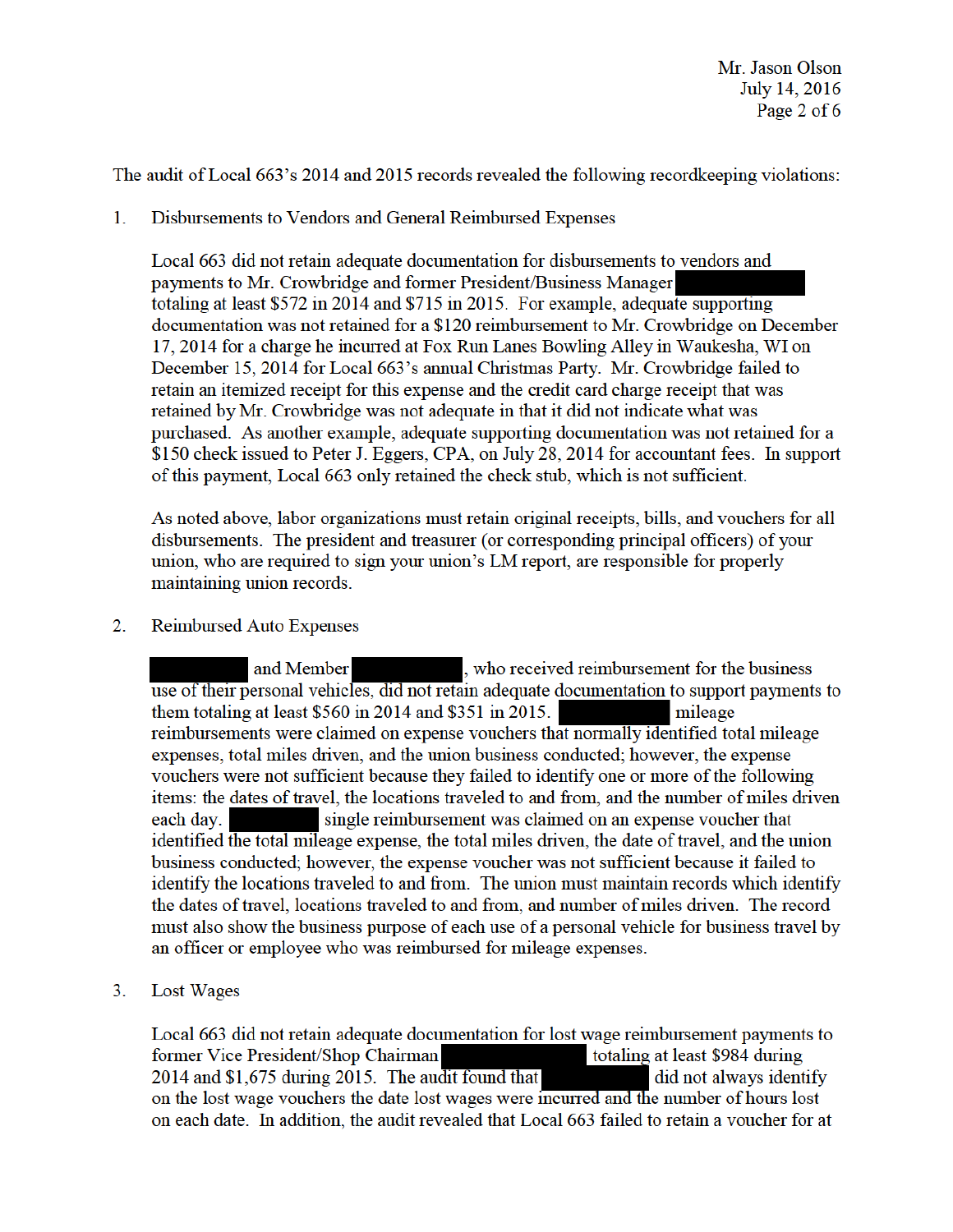least one of lost wage reimbursements. The union must maintain records in support of lost wage claims that identify each date lost wages were incurred, the number of hours lost on each date, the applicable rate of pay, and a description of the union business conducted.

During the exit interview, I provided a compliance tip sheet, *Union Lost Time Payments* that contained a sample of an expense voucher Local 663 may use to satisfy this requirement. The sample identifies the type of information and documentation that the local must maintain for lost wages and other officer expenses.

## 4. Failure to Maintain Receipt Records and Receipt Dates Not Recorded

The audit revealed that Local 663 did not retain the deposit slip or deposit receipt for dues receipts totaling \$268 that were deposited on June 26, 2015. In addition, an entry in Local 663's QuickBooks general ledger reflects the date the union deposited money, but not the date money was received, for a refund check received from the Internal Revenue Service totaling \$431.80. Union receipts records must show the date of receipt. The date of receipt is required to verify, explain, or clarify amounts required to be reported in Statement B (Receipts and Disbursements) of the LM-3. The LM-3 instructions for Statement B state that the labor organization must record receipts when it actually receives money and disbursements when it actually pays out money. Failure to record the date money was received could result in the union reporting some receipts for a different year than when it actually received them.

As previously noted, Title II of the LMRDA establishes certain reporting and recordkeeping requirements. Section 206 requires, among other things, that labor organizations maintain adequate records for at least five years by which each receipt and disbursement of funds, as well as all account balances, can be verified, explained, and clarified. As a general rule, labor organizations must maintain all records used or received in the course of union business.

5. Failure to Retain Voided Checks

The audit revealed that Local 663 failed to retain three voided checks during fiscal year ended June 30, 2015. During the exit interview, Mr. Roskopf stated that he thinks that these checks were destroyed after they were voided and that he was not aware that voided checks needed to be retained. As a general rule, all types of records created or used in the normal course of doing union business must be maintained by the union for five years.

Based on your assurance that Local 663 will retain adequate documentation in the future, OLMS will take no further enforcement action at this time regarding the above violations.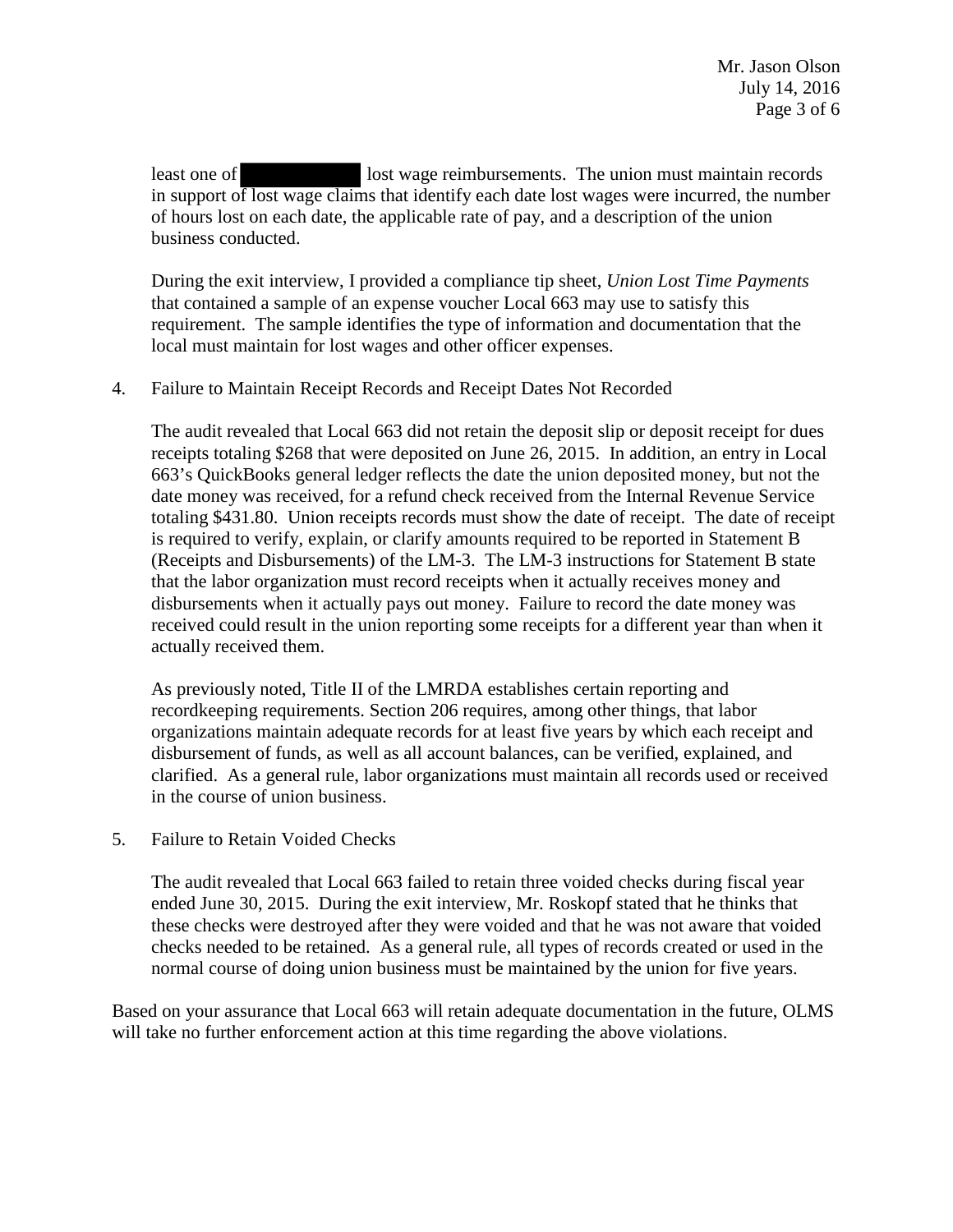# **Reporting Violations**

The audit disclosed a violation of LMRDA Section 201(a), which requires that a union submit a copy of its revised constitution and bylaws with its LM report when it makes changes to its constitution or bylaws. Local 663 amended its bylaws in 2015, but did not file a copy with its LM report for that year. Local 663 has now filed a copy of its current bylaws.

The audit disclosed a violation of LMRDA Section 201(b), which requires labor organizations to file annual financial reports accurately disclosing their financial condition and operations. The Labor Organization Annual Report (Form LM-3) filed by Local 663 for the fiscal years ended (FYE) June 30, 2014 and June 30, 2015 were deficient in the following areas:

#### $\mathbf{1}$ Officers and Disbursements to Officers

as a local officer in Item 24 The audit revealed that Local 663 did not report for 2015. The union must report in Item 24 all persons who held office during the year, regardless of whether they received any payments from the union. The audit also revealed that Local 663 did not include some gross salary payments to you totaling at least \$900 in  $2014$  and to totaling at least \$1,000 in 2015 in the amounts reported in Item 24 (All Officers and Disbursements to Officers), Column D (Gross Salary). Local 663's disbursements records for 2014 indicate that you received gross salary totaling \$2,250; however, the total amount reported in Column D of Item 24 for you was \$1,350. Local 663's disbursements records for 2015 indicate that received gross salary or the payments to him or totaling \$1,000; however, Local 663 did not report on his behalf in Item 24 for 2015.

In addition, Local 663 did not include reimbursements to and former Financial Secretary totaling at least \$1,980 in 2014 and to and Mr. Crowbridge totaling at least \$479 in 2015 in the amounts reported in Column E (Allowances and Other Disbursements) of Item 24. Local 663's disbursements records for 2014 indicate that and received reimbursed expenses totaling \$1,980; however, the total amount reported in Column E of Item 24 for and was \$0. Local 663's disbursements records for 2015 indicate that and Mr. Crowbridge received reimbursed expenses totaling \$479; however, the

total amount reported in Column E of Item 24 for Mr. Crowbridge was \$0 and, as noted above, Local 663 did not report or the payments to him or on his behalf in Item 24 for 2015. It appears the union erroneously reported the payments to these officers in Item 48 (Office & Administrative Expenses) and/or Item 54 (Other Disbursements).

The union must report most direct disbursements to Local 663 officers and some indirect disbursements made on behalf of its officers in Item 24. A "direct disbursement" to an officer is a payment made to an officer in the form of cash, property, goods, services, or other things of value. See the instructions for Item 24 for a discussion of certain direct disbursements to officers that do not have to be reported in Item 24. An "indirect disbursement" to an officer is a payment to another party (including a credit card company)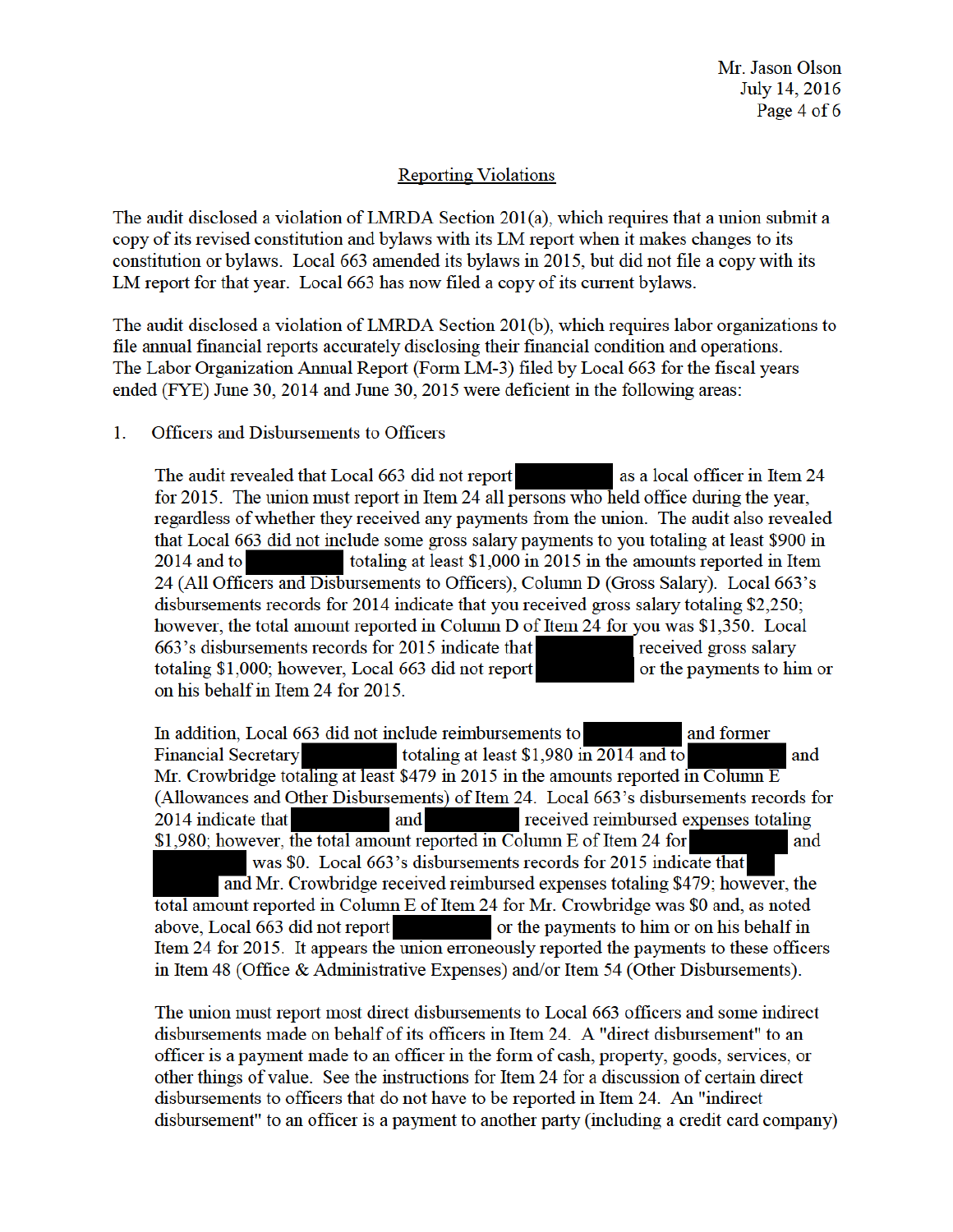for cash, property, goods, services, or other things of value received by or on behalf of an officer. However, indirect disbursements for temporary lodging (such as a union check issued to a hotel for room rent only) or for transportation by a public carrier (such as an airline) for an officer traveling on union business should be reported in Item 48 (Office and Administrative Expense).

2. Statement A (Cash Balance)

It appears that the cash figure reported in Item 25 (A) (Cash, Start of the Reporting Period) for 2015 is not the figure according to Local 663's books after reconciliation to the bank statements. The cash balance as of July 1, 2014, as reconciled to the bank statements, was \$13,095.93; however, the cash balance reported in Item 25 (A) was \$14,711. The instructions for Item 25 state that the union should obtain account balances from its books as reconciled to the balances shown on bank statements.

3. Total Receipts and Disbursements Under-Reported

The audit revealed that Local 663 had total receipts of \$40,195 recorded in QuickBooks and on its bank statements during 2015. However, Local 663 reported total receipts of \$27,640 in the Cash Receipts section of Statement B (Receipts and Disbursements). Similarly, the audit revealed that Local 663 disbursed funds totaling \$43,681 during 2015; however, Local 663 reported total disbursements of \$32,488 in the Cash Disbursements section of Statement B.

It appears that most of the discrepancy can be attributed to Local 663 "netting" its receipts and disbursements related to member dues, meaning that related receipts and disbursements were offset by one another and only the difference was reported as a receipt or disbursement, thereby resulting in total receipts and total disbursements being underreported in Statement B. The LM-3 instructions state that since Statement B reports all cash flowing in and out of an organization, "netting" is not permitted.

The audit also revealed that during 2014 and 2015, Local 663 recorded receipts totaling at least \$780 in its QuickBooks general ledger a month or more after the receipts were actually received by the union, which resulted in these receipts being reported in a different fiscal year than they were actually received. The LM-3 instructions require that the LM-3 be prepared using the cash method of accounting. Under the cash method of accounting, receipts are recorded when money is actually received by your organization and disbursements are recorded when money is actually paid out by your organization. As noted above, failure to record the exact date that monies were received could result in some receipts being reported in a different year than they were actually received. Local 663 should take steps to ensure that all transactions are recorded in a timely manner.

I am not requiring that Local 663 file amended LM reports for 2014 and 2015 to correct the deficient items, but Local 663 has agreed to properly report the deficient items on all future reports it files with OLMS.